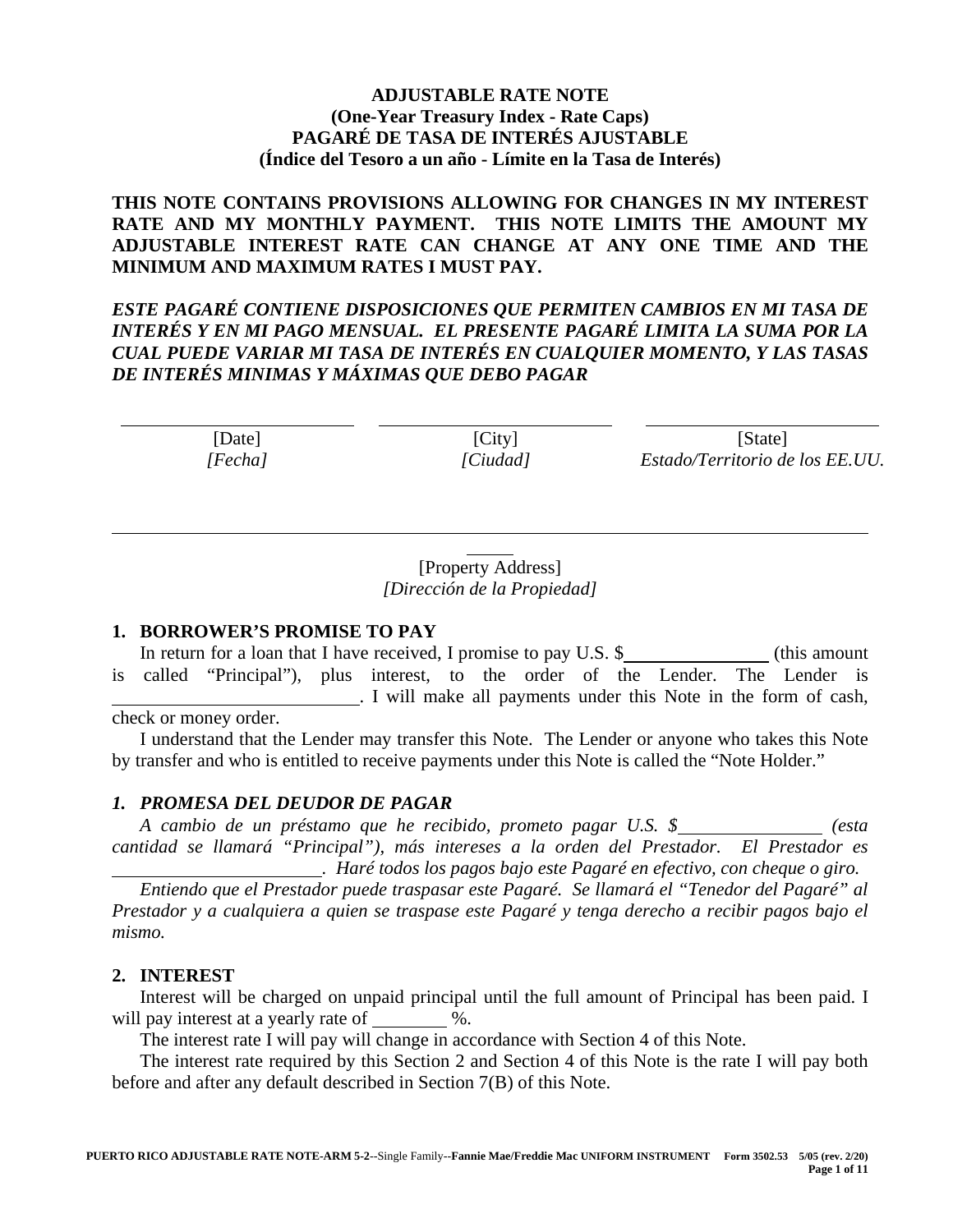### *2. INTERESES*

*Se cargarán intereses sobre el principal adeudado hasta que se salde la suma total del Principal. Pagaré intereses a la tasa anual de %.* 

*La tasa de interés que pagaré cambiará de conformidad con la Sección 4 de este Pagaré.*

*La tasa de interés impuesta en esta Sección 2 y en la Sección 4 de este Pagaré es la tasa que pagaré tanto antes como después de cualquier incumplimiento descrito en la Sección 7(B) de este Pagaré.*

### **3. PAYMENTS**

### **(A) Time and Place of Payments**

I will pay principal and interest by making a payment every month.

I will make my monthly payments on the first day of each month beginning on

 . I will make these payments every month until I have paid all of the principal and interest and any other charges described below that I may owe under this Note. Each monthly payment will be applied as of its scheduled due date and will be applied to interest before Principal. If, on , , I still owe amounts under this Note, I will pay those amounts in full on that date, which is called the "Maturity Date."

I will make my monthly payments at or at a different place if required by the Note Holder.

## *3. PAGOS*

### *(A) Tiempo y Lugar de los Pagos*

*Pagaré el principal y los intereses haciendo un pago cada mes.*

*Haré mis pagos mensuales el primer día de cada mes, comenzando el \_\_\_\_\_ de \_\_\_* 

*de . Haré estos pagos cada mes hasta que haya pagado todo el principal y los intereses, y cualesquiera otros cargos aquí establecidos que pueda adeudar bajo este Pagaré. Cada pago mensual se aplicará conforme su fecha de vencimiento y será aplicado a intereses antes que al*  Principal. Si el día \_\_\_\_\_ de \_\_\_\_\_\_\_ de \_\_\_\_\_, aún adeudo sumas bajo este Pagaré, *pagaré dichas sumas en su totalidad en esa fecha, la cual se llamará "Fecha de Vencimiento".*

*Haré mis pagos mensuales en* o en un lugar *o en un lugar distinto si lo requiere el Tenedor del Pagaré.*

### **(B) Amount of My Initial Monthly Payments**

Each of my initial monthly payments will be in the amount of U.S. \$ This amount may change.

#### *(B) Suma de Mis Pagos Mensuales Iniciales*

*Cada uno de mis pagos mensuales iniciales será por la suma de U.S. \$ . Esta suma puede cambiar.*

### **(C) Monthly Payment Changes**

Changes in my monthly payment will reflect changes in the unpaid principal of my loan and in the interest rate that I must pay. The Note Holder will determine my new interest rate and the changed amount of my monthly payment in accordance with Section 4 of this Note.

#### *(C) Cambios en Pagos Mensuales*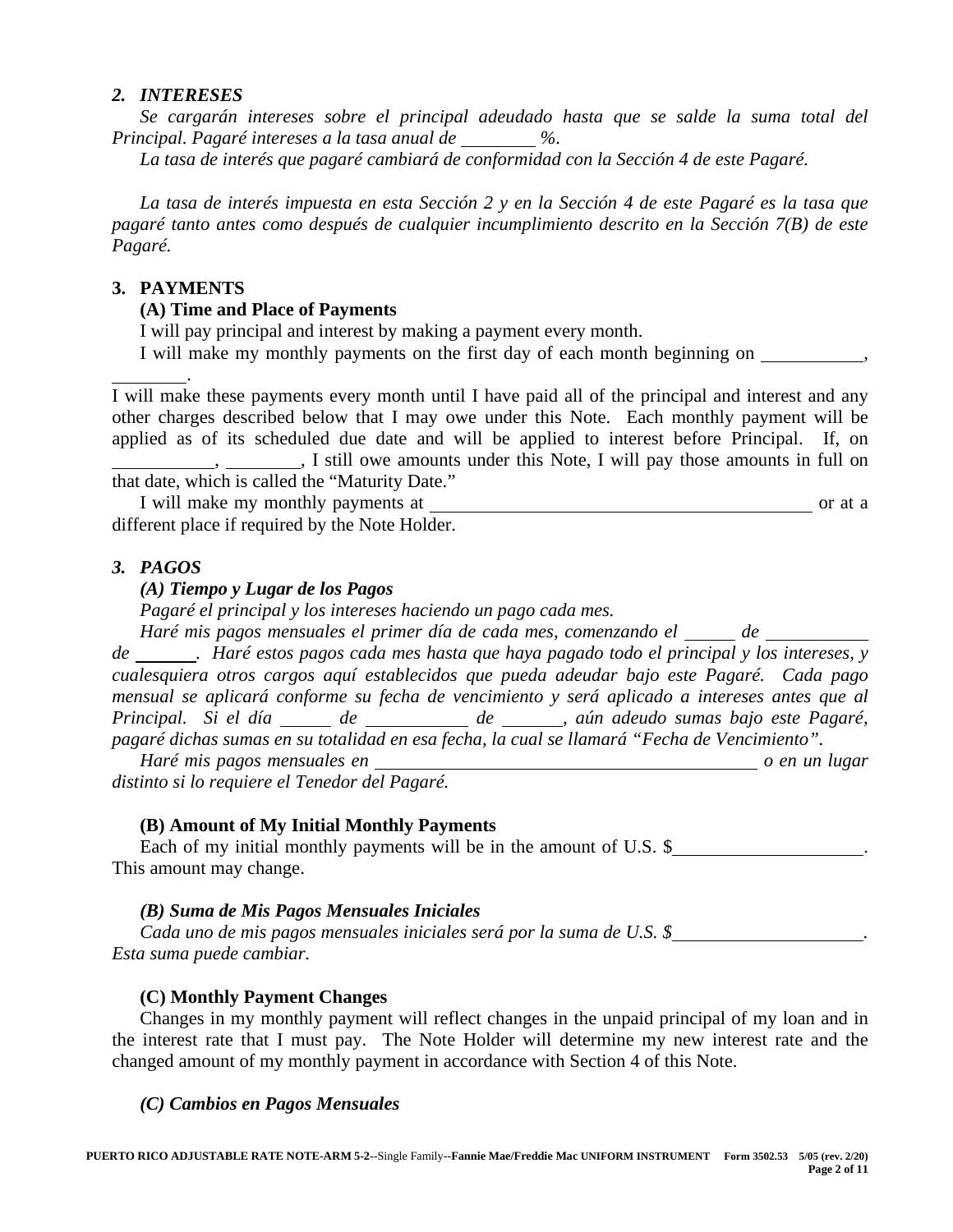*Los cambios en mis pagos mensuales reflejarán los cambios en el principal no pagado de mi préstamo y en la tasa de interés que debo pagar. El Tenedor del Pagaré determinará mi nueva tasa de interés y la suma modificada de mis pagos mensuales de conformidad con la Sección 4 de este Pagaré.*

# **4. INTEREST RATE AND MONTHLY PAYMENT CHANGES (A) Change Dates**

The interest rate I will pay may change on the first day of , , and on that day every  $12<sup>th</sup>$  month thereafter. Each date on which my interest rate could change is called a "Change Date."

# *4. CAMBIOS EN LA TASA DE INTERÉS Y EN LOS PAGOS MENSUALES (A) Fechas de Cambio*

*La tasa de interés que pagaré puede cambiar el primer día de*  $\frac{d}{d}$  *de*  $\frac{d}{d}$ *y en esa misma fecha cada 12vo mes sucesivo. Cada fecha en la cual mi tasa de interés puede cambiar se denomina "Fecha de Cambio".*

# **(B) The Index**

Beginning with the first Change Date, my interest rate will be based on an Index that is calculated and provided to the general public by an administrator (the "Administrator"). The "Index" is the weekly average yield on United States Treasury securities adjusted to a constant maturity of one year, as made available by the Board of Governors of the Federal Reserve System. The most recent Index value available as of the date 45 days before each Change Date is called the "Current Index," provided that if the Current Index is less than zero, then the Current Index will be deemed to be zero for purposes of calculating my interest rate.

If the Index is no longer available, it will be replaced in accordance with Section 4(G) below.

# *(B) El Índice*

*Comenzando a partir de la primera Fecha de Cambio, mi tasa de interés estará basada en un Índice que es calculado y provisto al público general por un administrador (el "Administrador"). El "Índice" es el rendimiento promedio semanal de los valores del Tesoro de los Estados Unidos ajustado a un vencimiento constante de un año, según anunciado por la Junta de Gobernadores de la Reserva Federal. La cifra más reciente del Índice disponible 45 días antes de la Fecha de Cambio se denomina "Índice Vigente," reconociendo que si el Índice Vigente es menos de cero, entonces el Índice Vigente se considerará como cero para propósitos de calcular mi tasa de interés.*

*Si el Índice dejara de estar disponible, éste se reemplazará conforme a la Sección 4(G) abajo.*

### **(C) Calculation of Changes**

Before each Change Date, the Note Holder will calculate my new interest rate by adding percentage points ( %) (the "Margin") to the Current Index. The Margin may change if the Index is replaced by the Note Holder in accordance with Section 4(G)(2) below. The Note Holder will then round the result of the Margin plus the Current Index to the nearest one-eighth of one percentage point (0.125%). Subject to the limits stated in Section 4(D) below, this rounded amount will be my new interest rate until the next Change Date.

The Note Holder will then determine the amount of the monthly payment that would be sufficient to repay the unpaid principal that I am expected to owe at the Change Date in full on the Maturity Date at my new interest rate in substantially equal payments. The result of this calculation will be the new amount of my monthly payment.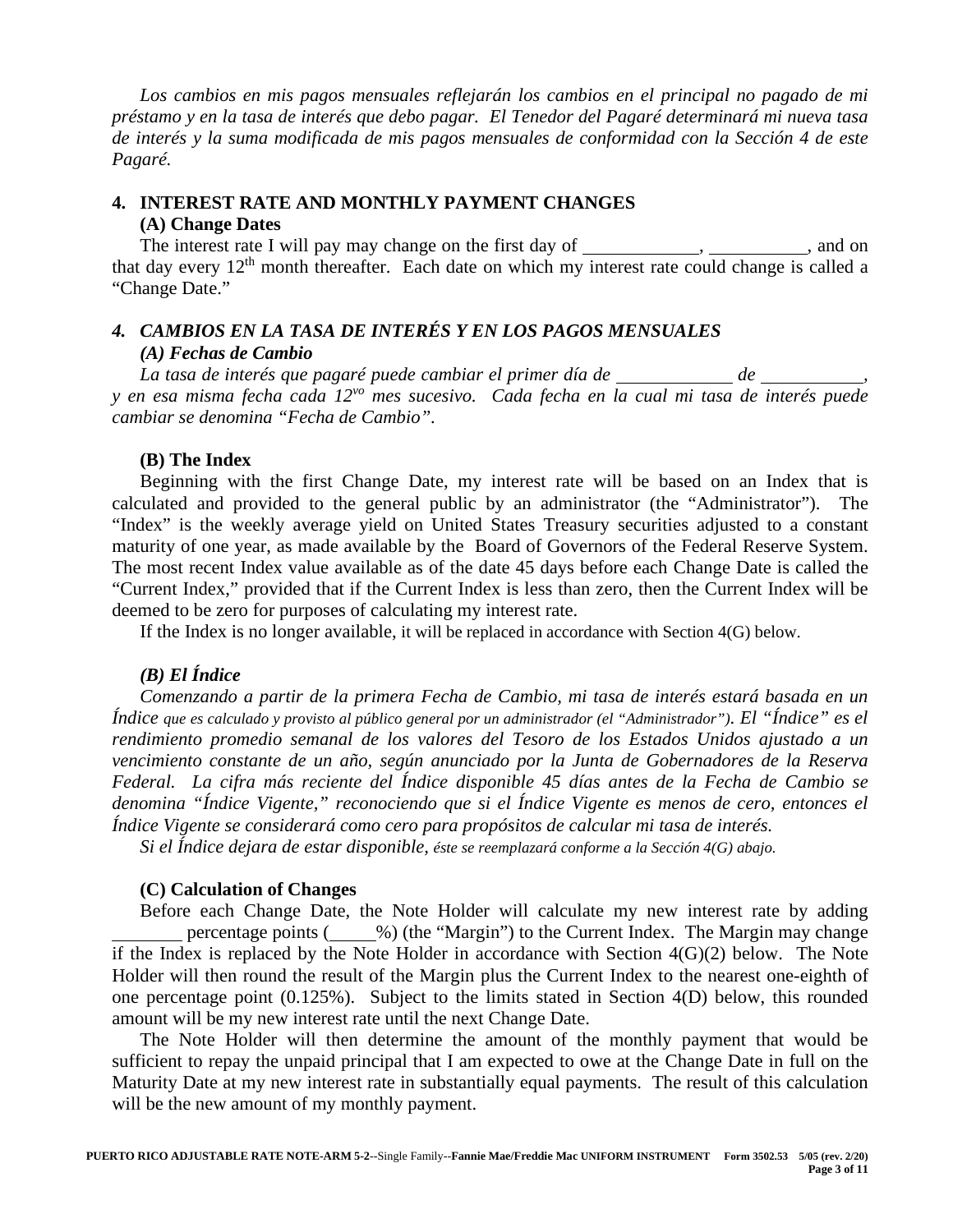### *(C) Cálculo de los Cambios*

*Antes de cada Fecha de Cambio, el Tenedor del Pagaré calculará mi nueva tasa de interés agregando* \_\_\_\_\_\_\_\_\_\_\_\_\_\_\_\_\_\_\_\_\_\_puntos porcentuales (\_\_\_\_%) (el "Margen") al Índice Vigente. *El Margen puede cambiar si el Índice es reemplazado por el Tenedor del Pagaré conforme a la Sección (G)(2) abajo. Entonces el Tenedor del Pagaré redondeará el resultado del Margen más el Índice Corriente al octavo de punto porcentual más cercano (0.125%). Sujeto a los límites establecidos en la Sección 4(D) a continuación, esta suma redondeada será mi nueva tasa de interés hasta la próxima Fecha de Cambio.*

*El Tenedor del Pagaré entonces determinará la suma del pago mensual que será suficiente para repagar en su totalidad a la Fecha de Vencimiento, a mi nueva tasa de interés y en pagos sustancialmente iguales, el principal no pagado que se espera yo adeude a la Fecha de Cambio. El resultado de este cálculo será la nueva suma de mi pago mensual.*

### **(D) Limits on Interest Rate Changes**

The interest rate I am required to pay at the first Change Date will not be greater than % or less than %. Thereafter, my interest rate will never be increased or decreased on any single Change Date by more than two percentage points (2.0%) from the rate of interest I have been paying for the preceding 12 months. My interest rate will never be greater than why  $\%$ or less than  $\%$ .

# *(D) Límites a los Cambios en la Tasa de Interés*

*La tasa de interés que se me requerirá pagar en la primera Fecha de Cambio no será superior a % ni inferior a %. En lo sucesivo, nunca se aumentará ni disminuirá mi tasa de interés en ninguna Fecha de Cambio determinada en más de dos puntos porcentuales (2.0%), tomando como referencia la tasa de interés que he pagado durante los 12 meses anteriores. Mi tasa de interés nunca será superior a* \_\_\_\_\_\_\_\_ % o menos que \_\_\_\_\_\_\_\_\_ %.

# **(E) Effective Date of Changes**

My new interest rate will become effective on each Change Date. I will pay the amount of my new monthly payment beginning on the first monthly payment date after the Change Date until the amount of my monthly payment changes again.

# *(E) Fecha de Vigencia de los Cambios*

*Mi nueva tasa de interés será efectiva en cada Fecha de Cambio. Pagaré la suma de mi nuevo pago mensual comenzando en la primera fecha de pago mensual posterior a la Fecha de Cambio y hasta que vuelva a cambiar la suma de mi pago mensual.*

### **(F) Notice of Changes**

The Note Holder will deliver or mail to me a notice of any changes in my interest rate and the amount of my monthly payment before the effective date of any change. The notice will include information required by law to be given to me, and also the title and telephone number of a person who will answer any question I may have regarding the notice.

# *(F) Notificación de Cambios*

*El Tenedor del Pagaré me entregará o me enviará por correo una notificación de cualquier cambio en mi tasa de interés y en la suma de mi pago mensual antes de la fecha de vigencia de cualquier cambio. La notificación incluirá la información que la ley requiera me sea dada, así*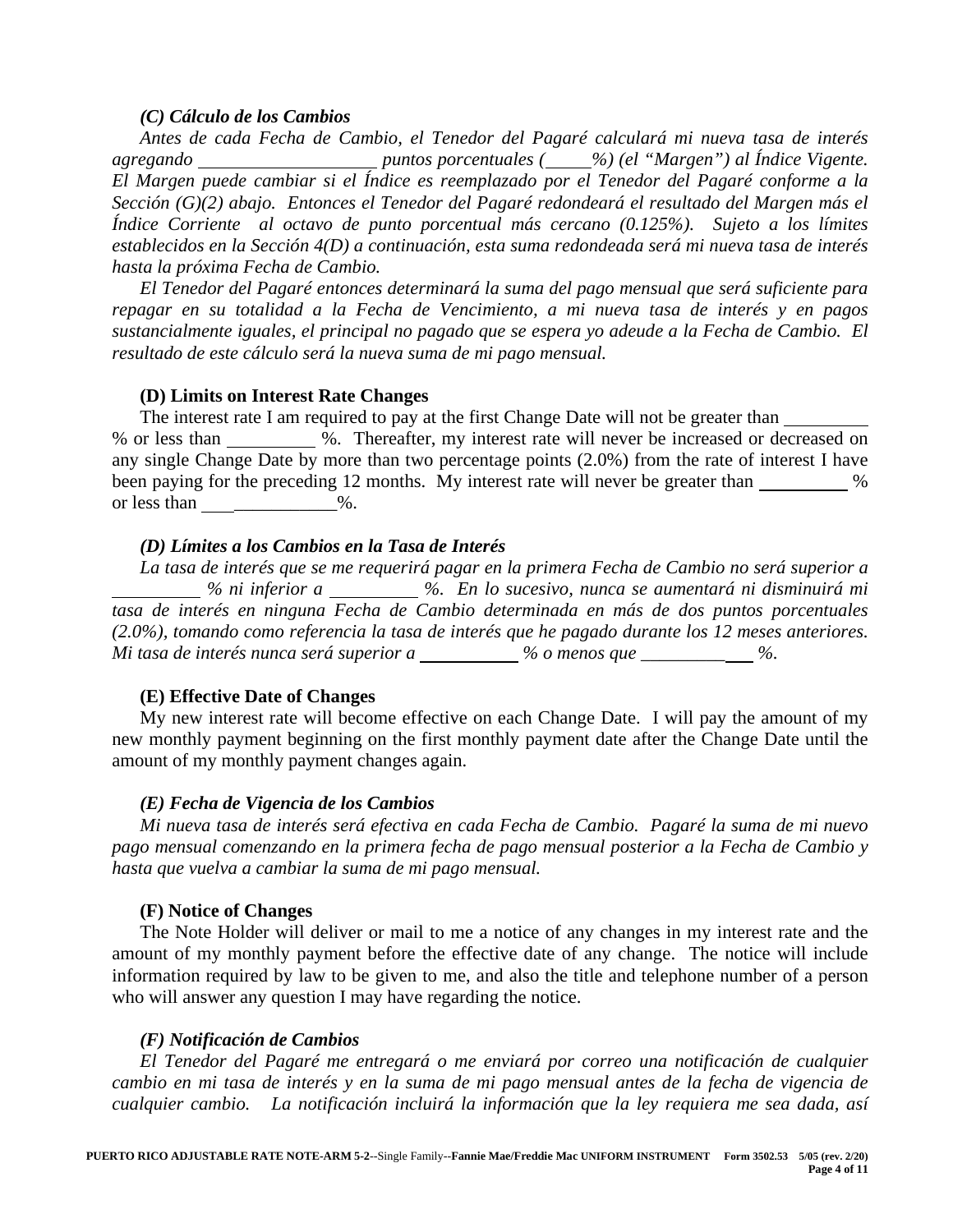*como el título y el número de teléfono de una persona que responderá cualquier pregunta que yo pudiera tener respecto a la notificación.*

## **(G) Replacement Index and Replacement Margin**

The Index is deemed to be no longer available and will be replaced if any of the following events (each, a "Replacement Event") occur: (i) the Administrator has permanently or indefinitely stopped providing the Index to the general public; or (ii) the Administrator or its regulator issues an official public statement that the Index is no longer reliable or representative.

If a Replacement Event occurs, the Note Holder will select a new index (the "Replacement Index") and may also select a new Margin (the "Replacement Margin"), as follows:

> (1) If a replacement index has been selected or recommended for use in consumer products, including residential adjustable-rate mortgages, by the Board of Governors of the Federal Reserve System, the Federal Reserve Bank of New York, or a committee endorsed or convened by the Board of Governors of the Federal Reserve System or the Federal Reserve Bank of New York at the time of a Replacement Event, the Note Holder will select that index as the Replacement Index.

> (2) If a replacement index has not been selected or recommended for use in consumer products under Section (G)(1) at the time of a Replacement Event, the Note Holder will make a reasonable, good faith effort to select a Replacement Index and a Replacement Margin that, when added together, the Note Holder reasonably expects will minimize any change in the cost of the loan, taking into account the historical performance of the Index and the Replacement Index.

The Replacement Index and Replacement Margin, if any, will be operative immediately upon a Replacement Event and will be used to determine my interest rate and monthly payments on Change Dates that are more than 45 days after a Replacement Event. The Index and Margin could be replaced more than once during the term of my Note, but only if another Replacement Event occurs. After a Replacement Event, all references to the "Index" and "Margin" will be deemed to be references to the "Replacement Index" and "Replacement Margin."

The Note Holder will also give me notice of my Replacement Index and Replacement Margin, if any, and such other information required by applicable law and regulation.

# *(G) Índice de Reemplazo y Margen de Reemplazo.*

*El Índice será considerado como no disponible y será reemplazado si ocurre uno de los siguientes eventos (cada uno, un "Evento de Reemplazo"): (i) el Administrador ha cesado permanentemente o indefinidamente de proveer el Índice al público en general; ó (ii) el Administrador o su regulador emite una declaración oficial pública de que el Ínidce ya no es confiable o representante.*

*Si ocurre un Evento de Reemplazo, el Tenedor del Pagaré seleccionará un nuevo índice (el "Índice de Reemplazo"), y podrá seleccionar un nuevo Margen (el "Margen de Reemplazo"), de la siguiente manera:*

> *(1) Si un índice de reeemplazo ha sido seleccionado o recomendado para uso en productos de consumo, incluyendo hipotecas residenciales de interés adjustable, por la Junta de Gobernadores de la Reserva Federal, el Banco de la Reserva Federal de Nueva*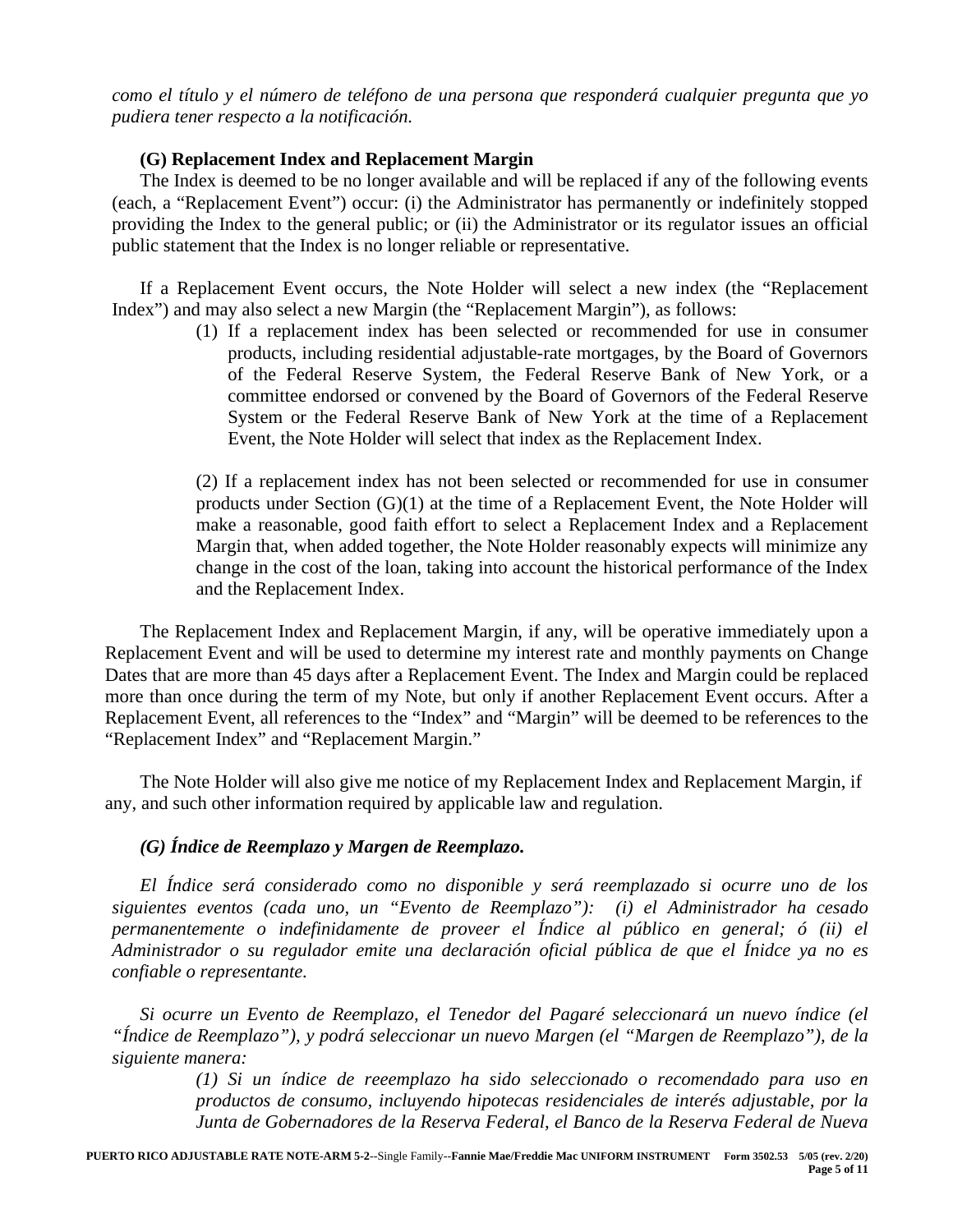*York, o un comité endosado o convocado por la Junta de Gobernadores de la Reserva Federal, o el Banco de la Reserva Federal de Nueva York al momento del Evento de Reemplazo, el Tenedor del Pagaré seleccionará ese índice como el Índice de Reemplazo.*

*(2) Si un índice de reemplazo no ha sido seleccionado o recomendado para uso en productos de consumo bajo la Sección (G)(1) al momento del Evento de Reemplazo, el Tenedor del Pagaré hará un esfuerzo razonable, de buena fe, para seleccionar un Índice de Reemplazo y un Margen de Reemplazo que, cuando se sumen, el Tenedor del Pagaré*  razonablemente espere que se minimice cualquier cambio en el costo del préstamo, *tomando en cuenta el historial de desempeño del Índice y el Índice de Reemplazo.*

*El Índice de Reemplazo y el Margen de Reemplazo, si alguno, operarán de inmediato cuando ocurra un Evento de Reemplazo, y serán utilizados para determinar mi tasa de interés y los pagos mensuales en las Fechas de Cambio que sean más de 45 días después de un Evento de Reemplazo. El Índice y el Margen podrán ser reemplazados más de una vez durante el término del Pagaré, pero solamemente si ocurre otro Evento de Reemplazo. Después de un Evento de Reemplazo, todas las referencias al "Índice" y al "Margen" serán referencias al "Índice de Reemplazo" y al "Margen de Reemplazo".*

*El Tenedor del Pagaré también me notificará de mi Índice de Reemplazo y el Margen de Reemplazo, si alguno, y de cualquier otra información requerida por la ley applicable y reglamentación.*

## **5. BORROWER'S RIGHT TO PREPAY**

I have the right to make payments of Principal at any time before they are due. A payment of Principal only is known as a "Prepayment." When I make a Prepayment, I will tell the Note Holder in writing that I am doing so. I may not designate a payment as a Prepayment if I have not made all the monthly payments due under the Note.

I may make a full Prepayment or partial Prepayments without paying a Prepayment charge. The Note Holder will use my Prepayments to reduce the amount of Principal that I owe under this Note. However, the Note Holder may apply my Prepayment to the accrued and unpaid interest on the Prepayment amount, before applying my Prepayment to reduce the Principal amount of the Note. If I make a partial Prepayment, there will be no changes in the due date of my monthly payment unless the Note Holder agrees in writing to those changes. My partial Prepayment may reduce the amount of my monthly payments after the first Change Date following my partial Prepayment. However, any reduction due to my partial Prepayment may be offset by an interest rate increase.

#### *5. EL DERECHO DEL DEUDOR A PAGAR ANTICIPADO*

*Tengo el derecho de hacer pagos al Principal en cualquier momento antes de que venzan. Un pago al Principal solamente se conoce como un "Pago Anticipado". Cuando haga un Pago Anticipado le diré al Tenedor del Pagaré por escrito que lo estoy haciendo. No puedo identificar un pago como Pago Anticipado si no estoy al día en mis pagos mensuales bajo el Pagaré.*

*Podré hacer un Pago Anticipado completo o Pagos Anticipados parciales sin pagar un cargo por Pago Anticipado. El Tenedor del Pagaré usará mis Pagos Anticipados para reducir el balance de Principal que adeude bajo este Pagaré. No obstante, el Tenedor del Pagaré podrá aplicar mi Pago Anticipado al pago de intereses acumulados vencidos antes de aplicar mi Pago Anticipado para reducir la suma Principal del Pagaré. Si hago un Pago Anticipado parcial, no habrá cambios en la fecha de vencimiento de mi pago mensual, a menos que el Tenedor del Pagaré acuerde por*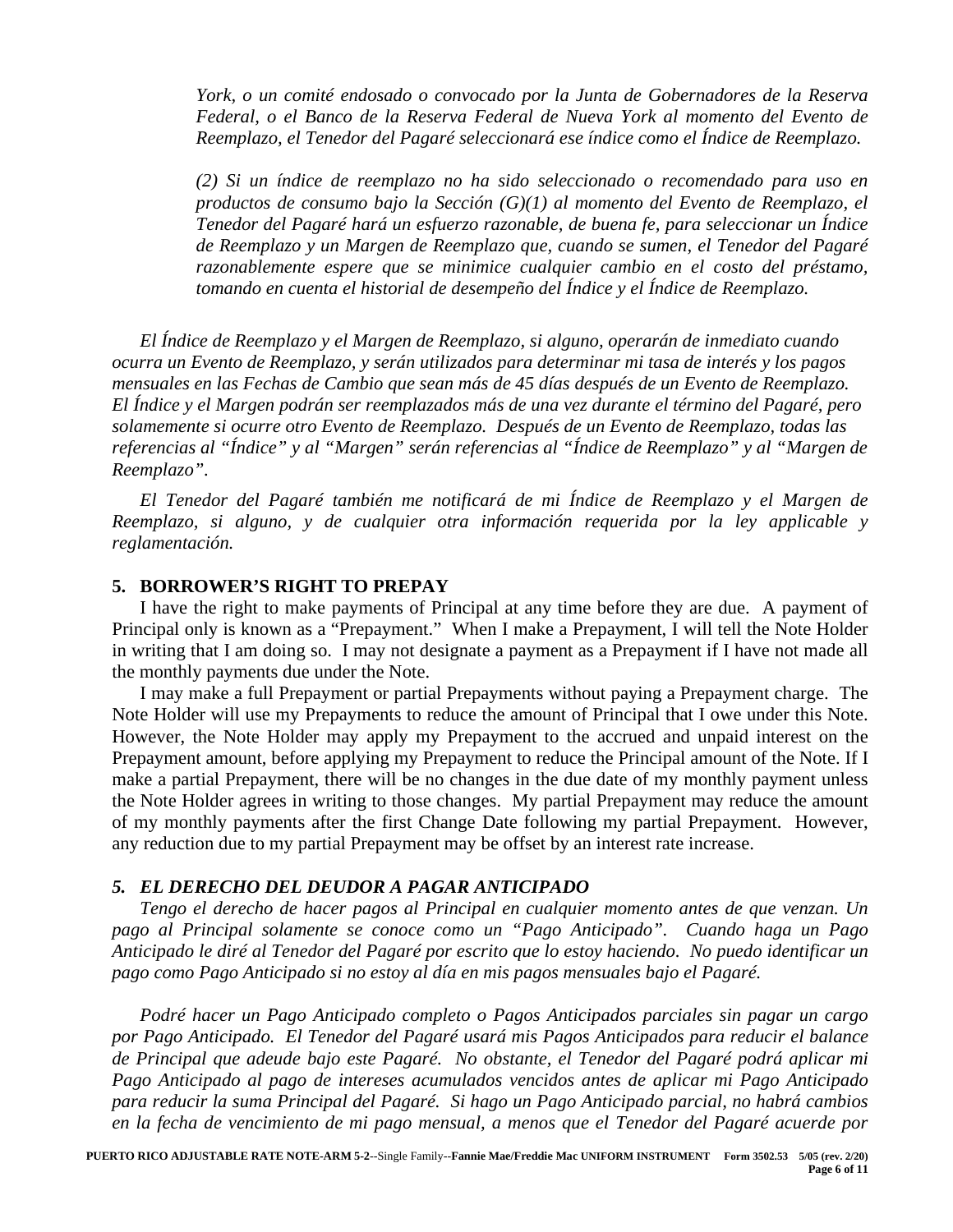*escrito dichos cambios. Mi Pago Anticipado parcial puede reducir la suma de mis pagos mensuales después de la primera Fecha de Cambio posterior a mi Pago Anticipado parcial. No obstante, cualquier reducción resultante del Pago Anticipado parcial puede ser contrarrestada por un aumento en la tasa de interés.*

## **6. LOAN CHARGES**

If a law, which applies to this loan and which sets maximum loan charges, is finally interpreted so that the interest or other loan charges collected or to be collected in connection with this loan exceed the permitted limits, then: (a) any such loan charge shall be reduced by the amount necessary to reduce the charge to the permitted limit; and (b) any sums already collected from me which exceeded permitted limits will be refunded to me. The Note Holder may choose to make this refund by reducing the Principal I owe under this Note or by making a direct payment to me. If a refund reduces the Principal, the reduction will be treated as a partial Prepayment.

# *6. CARGOS DEL PRÉSTAMO*

*Si una ley que aplique a este préstamo y que fije un máximo a los cargos impuestos es interpretada en forma final al efecto que los intereses u otros cargos cobrados o por ser cobrados a tenor con este préstamo excediesen los límites permitidos, entonces (a) cualquier tal cargo se ajustará por la cantidad necesaria para reducir el cargo al límite permitido; y (b) me será reembolsada cualquier suma ya pagada por mí que exceda los límites permitidos. El Tenedor del Pagaré podrá escoger entre aplicar este reembolso para reducir el Principal que adeude bajo este Pagaré, o hacerme un pago directo. Si un reembolso reduce el Principal, el reembolso se tratará como un Pago Anticipado parcial.*

### **7. BORROWER'S FAILURE TO PAY AS REQUIRED**

### **(A) Late Charge for Overdue Payments**

If the Note Holder has not received the full amount of any monthly payment by the end of calendar days after the date it is due, I will pay a late charge to the Note Holder. The amount of the charge will be \_\_\_\_\_\_\_\_\_ % of my overdue payment of principal and interest. I will pay this late charge promptly but only once on each late payment.

# *7. INCUMPLIMIENTO DEL DEUDOR DE PAGAR SEGÚN REQUERIDO*

### *(A) Cargos por Demora por Pagos Vencidos*

*Si el Tenedor del Pagaré no ha recibido la cantidad total de cualquier pago mensual pasados días calendario de su fecha de vencimiento, le pagaré un cargo por demora. El cargo será % del pago vencido de principal e intereses. Pagaré este cargo por demora prontamente, pero solamente una vez por cada pago tardío.*

# **(B) Default**

If I do not pay the full amount of each monthly payment on the date it is due, I will be in default.

### *(B) Incumplimiento*

*Incurriré en incumplimiento si no pago la cantidad total de cada pago mensual a la fecha de su vencimiento.*

### **(C) Notice of Default**

If I am in default, the Note Holder may send me a written notice telling me that if I do not pay the overdue amount by a certain date, the Note Holder may require me to pay immediately the full amount of Principal which has not been paid and all the interest that I owe on that amount. That date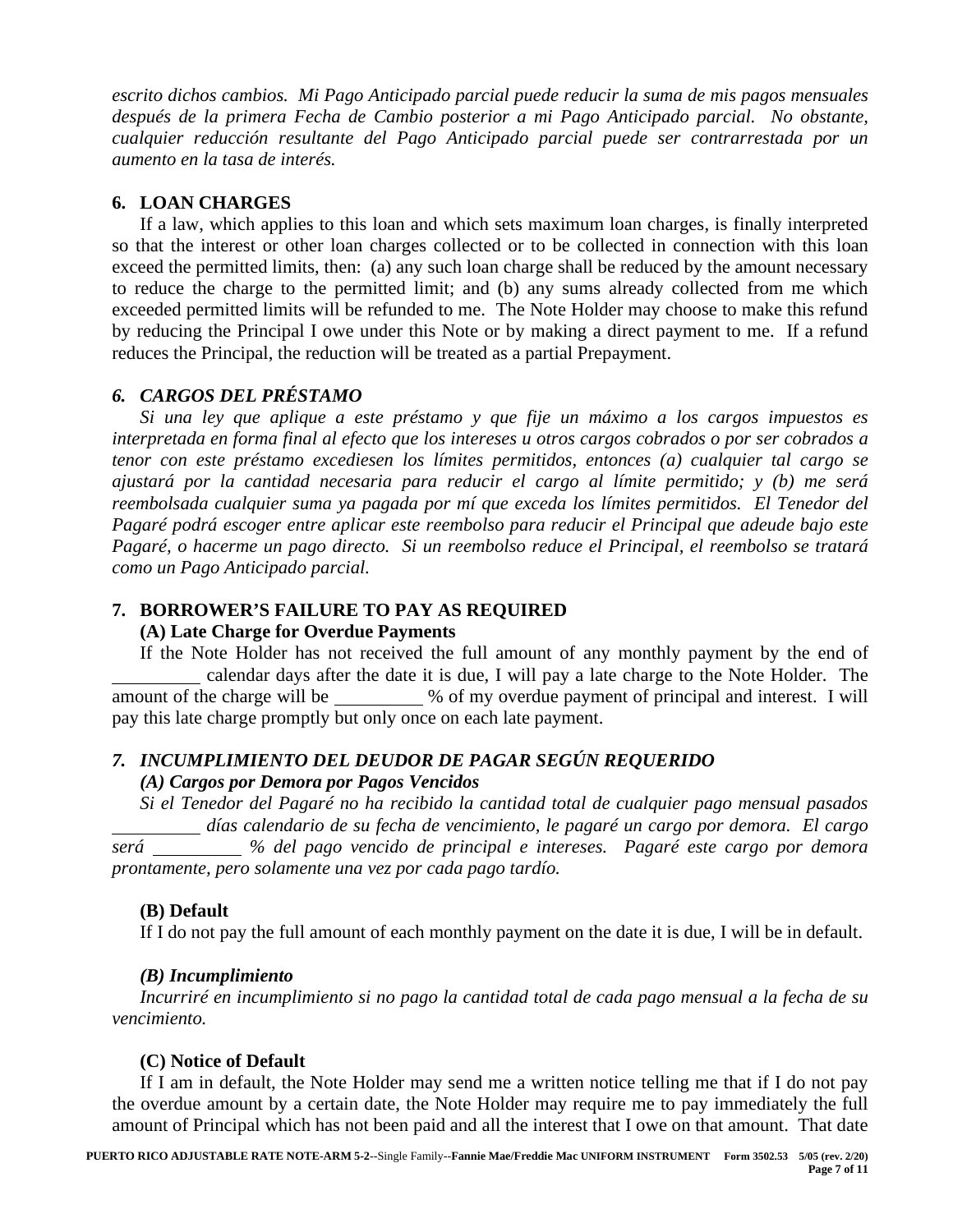must be at least thirty (30) days after the date on which the notice is mailed to me or delivered by other means.

### *(C) Aviso de Incumplimiento*

*Si incurro en incumplimiento, el Tenedor del Pagaré podrá enviarme aviso escrito diciéndome que si no pago la cantidad vencida para cierta fecha, podrá requerirme saldo inmediato de la suma total del Principal que no ha sido pagado, más todos los intereses que adeude sobre esta suma. Esa fecha tiene que ser por lo menos treinta (30) días después de la fecha en que me sea enviado el aviso por correo, o entregado por cualquier otro medio.*

#### **(D) No Waiver by Note Holder**

Even if, at a time when I am in default, the Note Holder does not require me to pay immediately in full as described above, the Note Holder will still have the right to do so if I am in default at a later time.

### *(D) No Renuncia por el Tenedor del Pagaré*

*Aun cuando a la fecha en que incurro en incumplimiento el Tenedor del Pagaré no me requiera que pague la totalidad inmediatamente, según expresado anteriormente, el Tenedor del Pagaré tendrá derecho a hacerlo si vuelvo a incurrir en incumplimiento en un fecha posterior.*

#### **(E) Payment of Note Holder's Costs and Expenses**

If the Note Holder has notified me that I am required to pay immediately in full as described above, or the Note Holder seeks judicial collection or collection in a bankruptcy proceeding, the Note Holder shall be entitled to collect its costs and expenses to enforce this Note (including, but not limited to, attorneys' fees), which are fixed at the agreed and liquidated amount of ten percent (10%) of the original Principal amount.

### *(E) Pago de Costas y Gastos del Tenedor del Pagaré*

*Si el Tenedor del Pagaré me ha notificado que tengo la obligación de pagar la totalidad inmediatamente, según se establece anteriormente, o el Tenedor del Pagaré radica cobro judicial o cobro en un procedimiento de quiebra, el Tenedor del Pagaré tendrá derecho a cobrar sus costas y gastos para hacer valer este Pagaré (incluyendo, pero sin limitarse a, honorarios de abogado), los cuales se fijan en la suma pactada y líquida de diez por ciento (10%) de la suma Principal original.*

### **8. GIVING OF NOTICES**

Unless applicable law requires a different method, any notice that must be given to me under this Note will be given by delivering it or by mailing it by first class mail to me at the Property Address above or at a different address if I give the Note Holder a notice of my different address.

Any notice that must be given to the Note Holder under this Note will be given by delivering it or by mailing it by first class mail to the Note Holder at the address stated in Section 3(A) above or at a different address if I am given a notice of that different address.

## *8. NOTIFICACIÓN*

*A menos* que *la ley aplicable requiera otro método, cualquier aviso que se me deba dar bajo este Pagaré se hará entregándome o enviándome por correo de primera clase, a la dirección de la Propiedad arriba indicada o a una dirección diferente, si le notifico por escrito una dirección diferente al Tenedor del Pagaré.*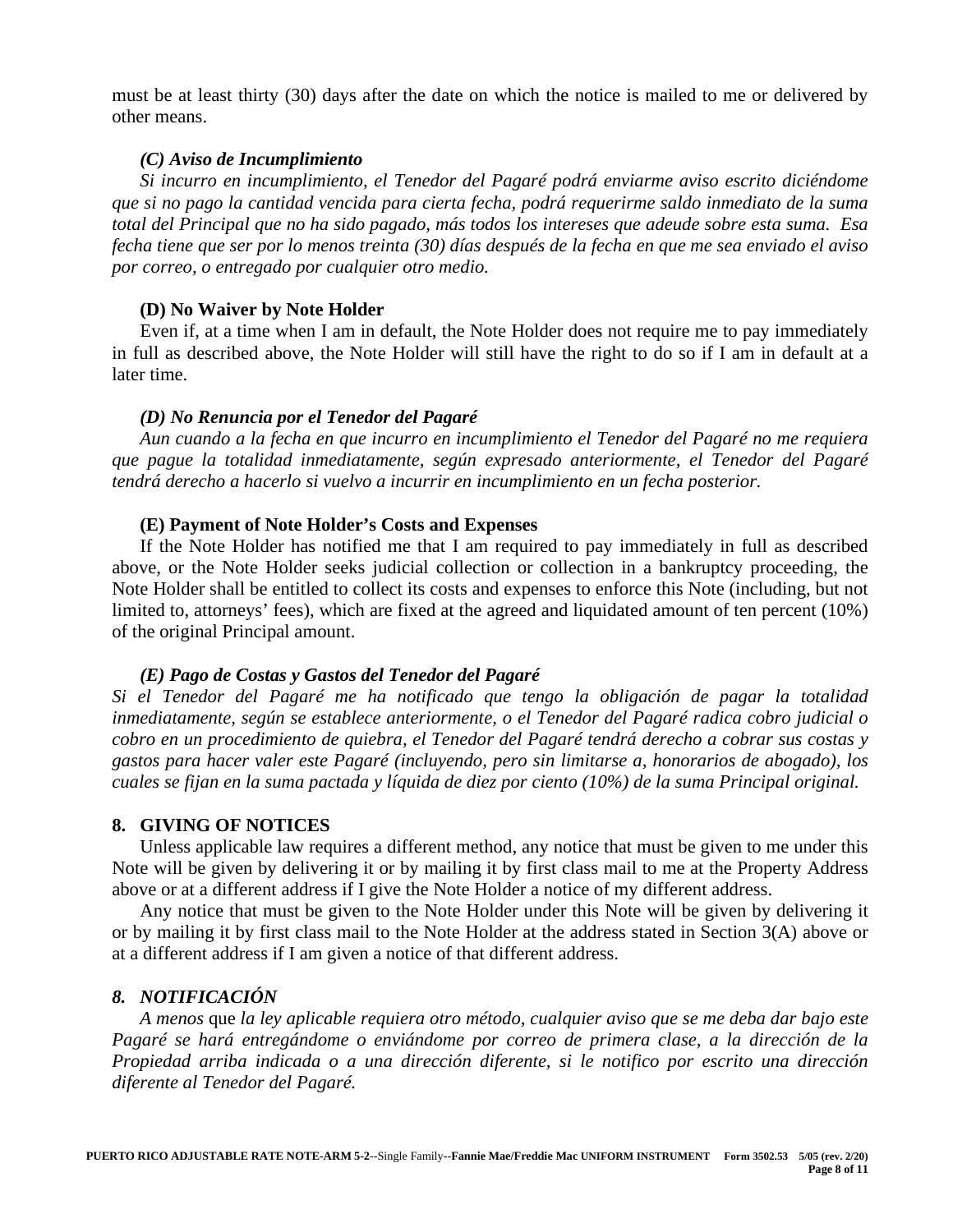*Cualquier notificación que deba dar al Tenedor del Pagaré, lo haré entregándola o enviándola por correo de* primera *clase a la dirección indicada en la Sección Tres (a) [3(a)], o a una dirección distinta que me haya notificado el Tenedor del Pagaré.*

# **9. OBLIGATIONS OF PERSONS UNDER THIS NOTE**

If more than one person signs this Note, each person is fully and personally obligated to keep all of the promises made in this Note, including the promise to pay the full amount owed. Any person who is a guarantor, surety or endorser of this Note is also obligated to do these things. Any person who takes over these obligations, including the obligations of a guarantor, surety or endorser of this Note, is also obligated to keep all of the promises made in this Note. The Note Holder may enforce its rights under this Note against each person individually or against all of us together. This means that any one of us may be required to pay all of the amounts owed under this Note.

### *9. OBLIGACIONES DE LAS PERSONAS BAJO ESTE PAGARÉ*

*Si más de una persona firma este Pagaré, cada persona queda plenamente y personalmente obligada a cumplir* todas *las obligaciones contenidas en este Pagaré, incluyendo la promesa de pagar la suma total adeudada. Cualquier persona que sea garantizadora, fiadora, o endosante de este Pagaré también queda obligada de esa manera. Cualquier persona que asuma estas obligaciones, incluyendo las obligaciones de un garantizador, fiador, o endosante de este Pagaré, quedará también obligada a cumplir todas las obligaciones contenidas en este Pagaré. El Tenedor del Pagaré podrá hacer valer sus derechos bajo este Pagaré contra cada persona individualmente, o contra todos nosotros conjuntamente. Esto significa que cualquiera de nosotros podrá ser requerido a pagar todas las sumas adeudadas bajo este Pagaré.*

## **10. WAIVERS**

I and any other person who has obligations under this Note waive the rights of Presentment and Notice of Dishonor. "Presentment" *means* the right to require the Note Holder to demand payment of amounts due. "Notice of Dishonor" means the right to require the Note Holder to give notice to other persons obligated to pay the Note that amounts due have not been paid.

### *10. RENUNCIAS*

*Yo y toda otra persona obligada bajo este Pagaré renunciamos a la Presentación y al Aviso de Incumplimiento. "Presentación" significa el derecho a requerir que el Tenedor del Pagaré reclame pago de sumas vencidas. "Aviso de Incumplimiento" significa el derecho a requerir que el Tenedor del Pagaré notifique a otras personas obligadas a pagar el Pagaré, que no se han pagado las sumas adeudadas.*

### **11. UNIFORM SECURED NOTE**

This Note is a uniform instrument with limited variations in some jurisdictions. In addition to the protections given to the Note Holder under this Note, a Mortgage, Deed of Trust, or Security Deed (the "Security Instrument"), dated the same date as this Note, protects the Note Holder from possible losses which might result if I do not keep the promises which I make in this Note. That Security Instrument describes how and under what conditions I may be required to make immediate payment in full of all amounts I owe under this Note. Some of those conditions are described as follows:

If all or any part of the Property or any Interest in the Property is sold or transferred (or if Borrower is not a natural person and a beneficial interest in Borrower is sold or transferred) without Lender's prior written consent, Lender may require immediate payment in full of all sums secured by this Security Instrument. However, this option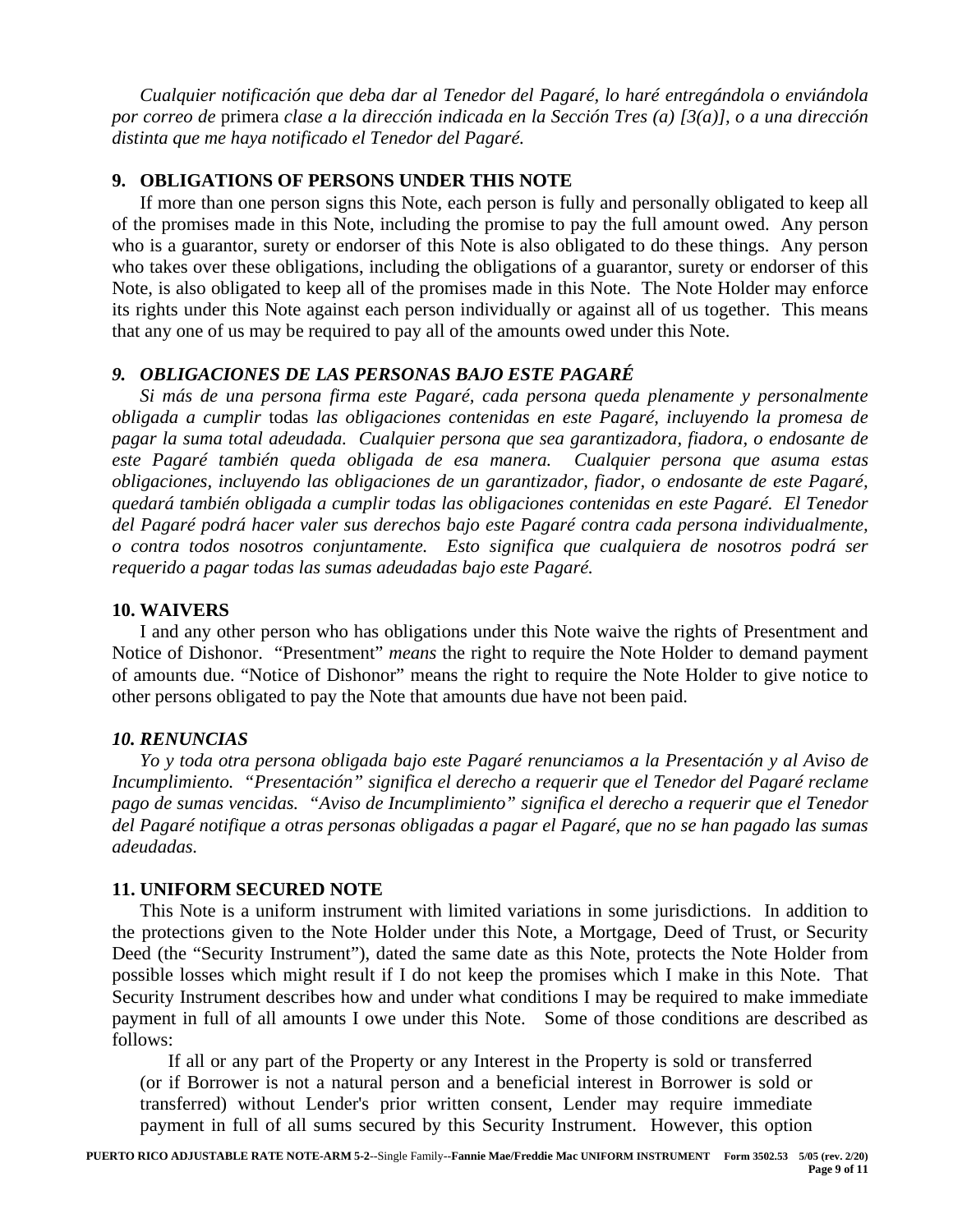shall not be exercised by Lender if such exercise is prohibited by Applicable Law. Lender also shall not exercise this option if: (a) Borrower causes to be submitted to Lender information required by Lender to evaluate the intended transferee as if a new loan were being made to the transferee; and (b) Lender reasonably determines that Lender's security will not be impaired by the loan assumption and that the risk of a breach of any covenant or agreement in this Security Instrument is acceptable to Lender.

To the extent permitted by Applicable Law, Lender may charge a reasonable fee as condition to Lender's consent to the loan assumption. Lender may also require the transferee to sign an assumption agreement that is acceptable to Lender and that obligates the transferee to keep all the promises and agreements made in the Note and in this Security Instrument. Borrower will continue to be obligated under the Note and this Security Instrument unless Lender releases Borrower in writing.

If Lender exercises this option, Lender shall give Borrower notice of acceleration. The notice shall provide a period of not less than thirty (30) days from the date the notice is given in accordance with Section 15 within which Borrower must pay all sums secured by this Security Instrument. If Borrower fails to pay these sums prior to the expiration of this period, Lender may invoke any remedies permitted by this Security Instrument without further notice or demand on Borrower.

### *11. PAGARÉ GARANTIZADO UNIFORME*

*Este Pagaré es un instrumento uniforme con algunas alteraciones en algunas jurisdicciones. Además de las* protecciones *dadas al Tenedor del Pagaré bajo este Pagaré, una Hipoteca, Escritura de Fideicomiso, o Escritura de Garantía Colateral (la "Hipoteca"), de esta misma fecha, protege al Tenedor del Pagaré de posibles pérdidas que puedan resultar si no cumplo con las promesas que hago en este Pagaré. Esa Hipoteca describe cómo y bajo qué condiciones puedo ser requerido a pagar inmediatamente el total de todas las sumas que adeude bajo este Pagaré. Algunas de esas condiciones se describen a continuación:*

*Si sin el previo consentimiento del Prestador se vende o traspasa toda o cualquier parte de la Propiedad, o cualquier Interés en la Propiedad (o en caso que el Deudor no sea una persona natural, se vende o traspasa un interés propietario en el Deudor) entonces el Prestador podrá requerir el pago completo e inmediato de todas las cantidades aseguradas por esta Hipoteca. Sin embargo, el Prestador no ejercerá esta opción en caso que la Ley Aplicable la prohíba. El Prestador tampoco podrá ejercer esta opción si: (a) el Deudor hace que se envíe al Prestador información requerida por el Prestador para evaluar al adquirente propuesto como si se le estuviera haciendo un préstamo nuevo; y (b) el Prestador razonablemente determina que la asunción del préstamo no afectará adversamente la garantía del Prestador, y que el riesgo de incumplimiento de algún convenio o acuerdo en esta Hipoteca es aceptable para el Prestador.* 

*En la medida que la Ley Aplicable lo permita, el Prestador podrá cobrar una cargo razonable como condición a dar su consentimiento para la asunción del préstamo. El Prestador también podrá exigir que el adquirente propuesto firme un acuerdo de asunción que sea aceptable al Prestador y que obligue al adquirente a cumplir todos los compromisos y acuerdos que convenidos en el Pagaré y en la presente Hipoteca. El Deudor continuará obligado bajo el Pagaré y esta Hipoteca, a menos que el Prestador exonere por escrito al Deudor de dicha obligación.*

*Si el Prestador ejercita la opción de requerir el pago total inmediato, el Prestador tendrá que cursar al Deudor una notificación de aceleración. La notificación establecerá un período de no menos de treinta (30) días a partir de la fecha en que se curse, conforme a la Sección 15, dentro del cual el Deudor deberá pagar todas las sumas garantizadas por esta Hipoteca. Si el Deudor no paga estas sumas antes de transcurrir este período, el Prestador podrá invocar cualesquiera remedios autorizados por esta Hipoteca sin que medie ninguna otra notificación ni requerimiento al Deudor.*